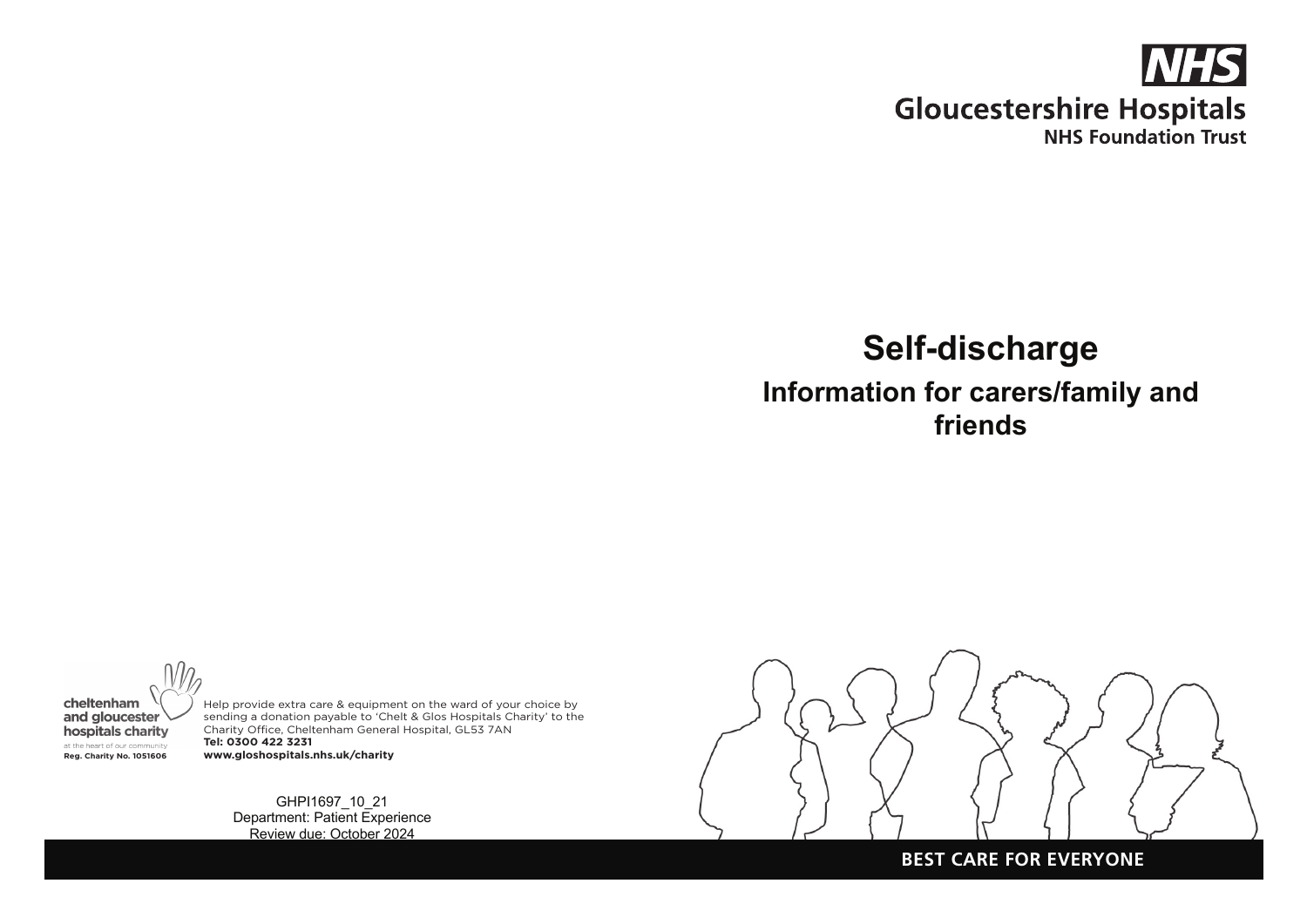## **Introduction**

This leaflet is designed to provide carers/family and friends with information if the person they are caring for discharges themselves from hospital against medical advice. This is known as self-discharge.

Someone may be able to self-discharge if they are believed to have capacity.

This can be a confusing time for a carer, but the following information and advice will help you find and access help once the person you support/care for is at home.

Useful telephone numbers are listed at the end of this guide.

## **Before the person you support/care for discharges themselves:**

- Speak to the ward staff and let them know that you support/care for the person. The person you support/care for must give permission for the ward staff to share information about them.
- Once permission has been given, you can ask the ward staff for details of the person's:
	- o Medical condition
	- o Treatment and investigations already given
	- o Medication they are currently taking, including times and reason for use

### **Families Information Service**

Free impartial, confidential information, advice and signposting for families with children aged 0 to 19 years (or 25 if the young person has a disability or additional needs) and the professionals working with them.

Tel: 01452 427363 Tel: 0800 542 0202 (Freephone)

### **Your Circle**

Your Circle is a directory to help you find your way around care and support and connect with people, places and activities in Gloucestershire.

Website: www.yourcircle.org.uk

**Content reviewed: October 2021**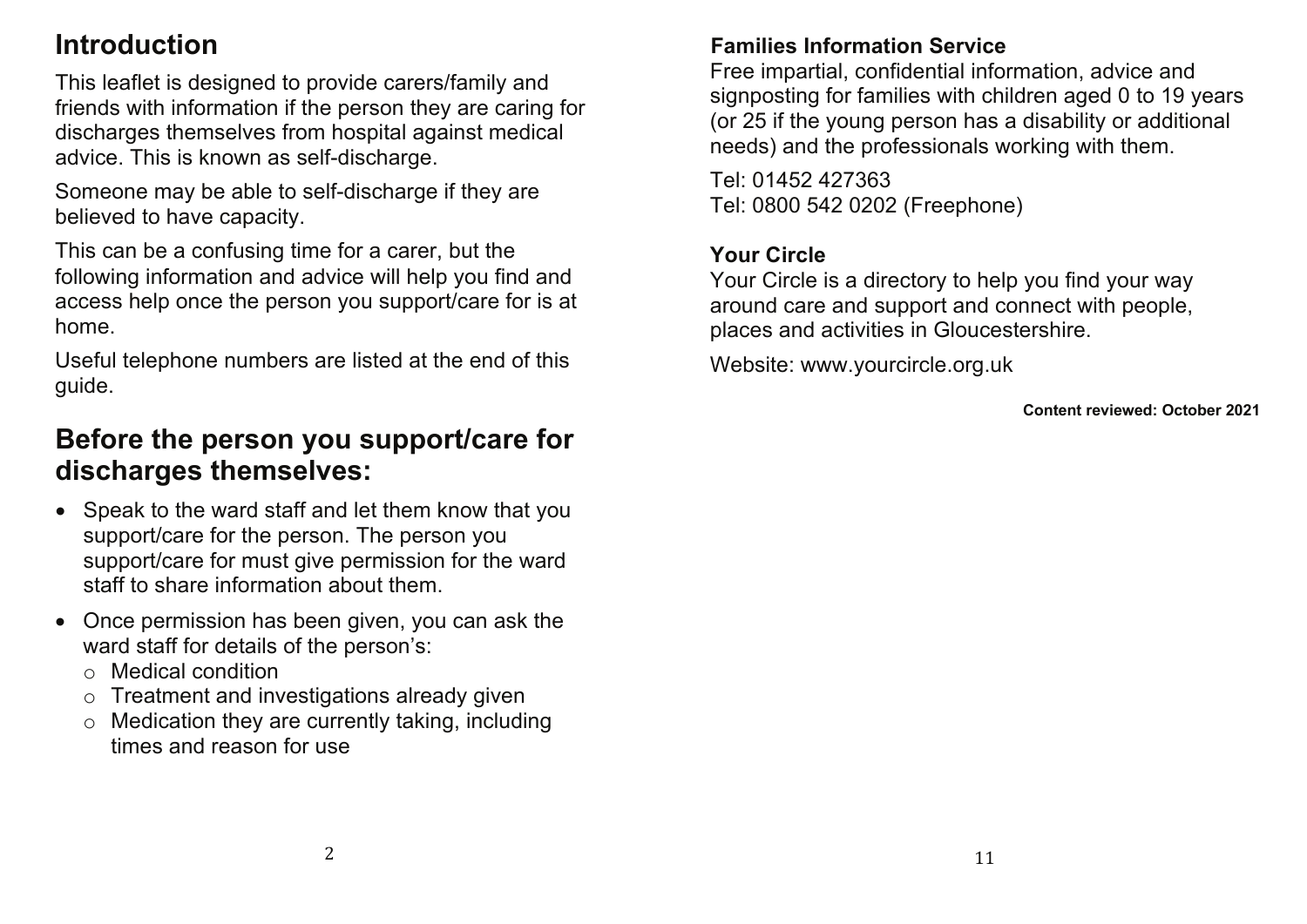### **Alzheimer's Society**

The society provides information and advice about dementia, from diagnosis to support with symptoms.

Tel: 01452 525 222 (Local) Tel: 0333 150 3456 (National) Website: www.alzheimers.org.uk

## **Inclusion Gloucestershire**

Supports people with disabilities and mental ill health.

Tel: 01452 234 003 Website: www.inclusiongloucestershire.co.uk

## **Gloucestershire Parent Carer Forum**

Gloucestershire Parent Carer Forum provides support for those with lived experience of being a Parent Carer. This means parents and/or carers of children with any disability, SEN, condition, impairment or additional need.

Tel: 07494 704564 Website: https://glosparentcarerforum.org.uk

## **Gloucestershire Young Carers**

Gloucestershire Young Carers support children and young people under the age of 18, until they are 24 years old. Young carers are children who provide regular or ongoing care and/or emotional support to a family member. Gloucestershire Young Carers provide support to help children build on their strengths and enjoy their childhood, working in partnership with other organisations.

Tel: 01452 733 060 Website: www.glosyoungcarers.org.uk

- You can also ask for:
	- o Details of any future medical follow up appointments
	- o Details of any services that have been agreed on discharge, such as community nurse visits
	- o Details of any care or ongoing treatment plans
- Request a copy of the persons discharge summary and check that all of the above has been included.
- Make sure that the ward staff have the person you support/care for up to date GP details (this will allow a copy of the discharge summary to be sent electronically).

## **If you are not able to speak to the ward staff before discharge:**

- Contact the person's GP and make them aware of the discharge. The GP will have been notified by the hospital, and if required, can follow up anything that may be outstanding.
- If the person you support/care for requires any of the following, you can request an assessment through the Adult Social Care Helpdesk (contact details are at the end of this leaflet):
	- o Mobility equipment such as a walking frame
	- o Physiotherapy
	- o Support to wash and dress
	- $\circ$  Help with preparing and cooking meals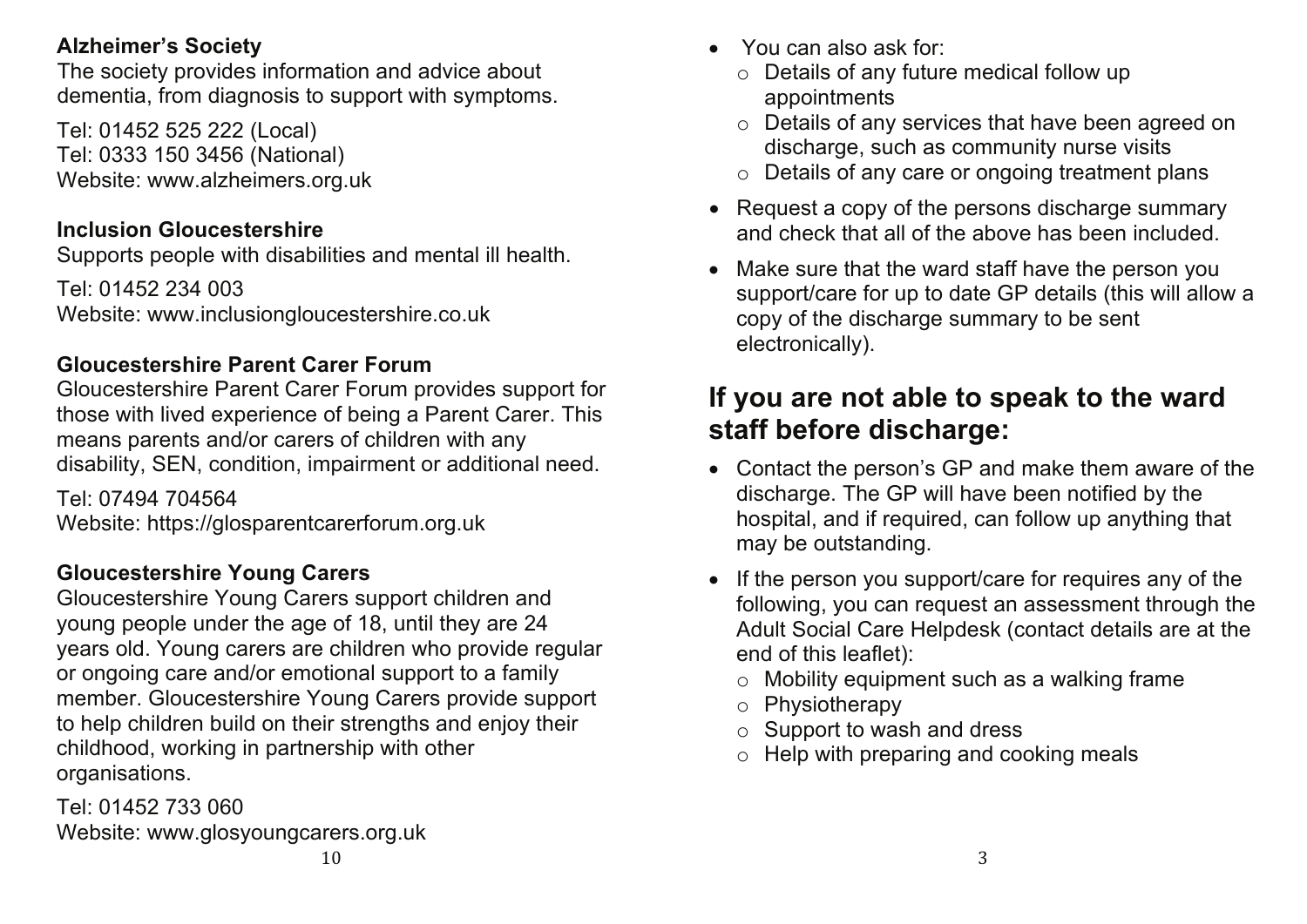## **Contacting the hospital**

To speak to hospital staff once the person is discharged, please contact the Patient Advice and Liaison Service (PALS):

PALS Office Gloucestershire Royal Hospital Great Western Road **Gloucester** GL1 3NN

Email: ghn-tr.pals.goshospitals@nhs.net

Tel: 0800 019 3282

Monday, Wednesday, Thursday and Friday, 9:00am to 4:00pm Tuesdays, 11:15am to 4:00pm

Outside of these hours, please leave a message and your contact details. An advisor will return your call as soon as possible.

For more information about the service please visit www.gloshospitals.nhs.uk and search for PALS.

### **Samaritans**

You can access advice if you are worried about someone else, if you think it is an emergency or you are supporting someone with suicidal thoughts.

Tel: 116 123 Website: www.samaritans.org

## **Age UK Gloucestershire - Out of Hospital Service**

The Out of Hospital service works with patients aged over 65 years for up to 4 weeks to reassure and help identify what is important to get back on their feet and build longer-term confidence following discharge from hospital.

Tel: 01452 420937 Monday to Friday, 9:00am to 5:00pm

### **Macmillan**

The service offers support and information to anyone who has concerns about cancer; this includes relatives, friends and carers.

Tel: 0808 239 14 92 (Freephone) Every day, 8:00am to 8:00pm Website: www.macmillan.org.uk

## **Managing Memory Together:**

They support people who are worried about memory, people with dementia and carers of people with dementia, in Gloucestershire.

Tel: 0800 684 8800. Monday to Friday, 9:00am to 5:00pm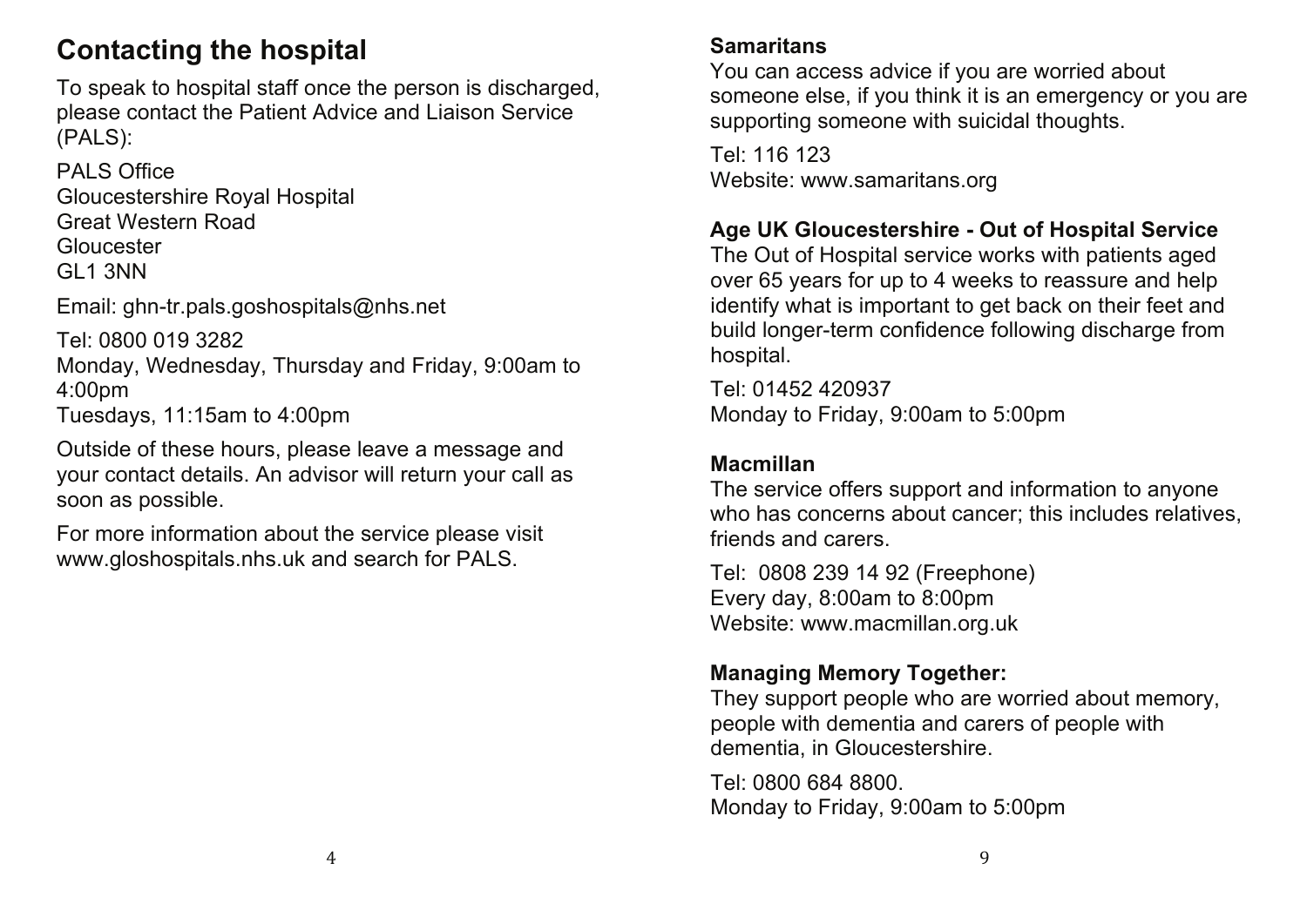### **Community Nurses**

Community nurses (sometimes known as district nurses) mainly visit people who are at home and are unable to get to services based at their GP's surgery, hospital or other clinics. The nurses may also see people in clinics or other settings to provide specific services, such as care for leg ulcers.

Tel: 0300 421 0555

### **Mental Health Support in a crisis**

For anyone who needs help in a Mental Health Crisis living in Gloucestershire; this includes advice for carers.

Tel: 0800 169 0398 Available 24 hours, 7 days a week

### **Gloucestershire Self Harm Helpline**

This service provides a safe, supportive, non-judgmental and informative space for people who self harm, their friends, families and carers.

The helpline provides confidential emotional support and information; support and understanding during a crisis; promotes coping strategies and self-management to help the person you support/care for work towards recovery.

Text: 07537 410 022 Tel: 0808 816 0606 Every day, 5:00pm to 10:00pm

## **Gloucestershire Carers Hub**

For practical and wellbeing support in the days following discharge from hospital, please contact the Gloucestershire Carers Hub. The team have specialist local knowledge allowing them to provide information of local services, for example, food and medicine deliveries. Financial advice can also be given. Gloucestershire Carers Hub can also help you in your caring role by giving you information, advice and guidance.

### Tel: 0300 111 9000

Monday, Wednesday and Friday, 9:00am to 5:00pm Tuesday and Thursday, 8:00am to 8:00pm

## **Concerns**

- If you are concerned about the person's safety at home and their risk of harm, please call the police on **101**. In an emergency call **999**.
- If the person you care for needs support, call the **Adult Social Care Helpdesk** on **01452 426 868**.
- If you feel a child is at risk, call the **Children and Families Services Helpdesk** on **01452 426 565.**
- If you require medication for the person you support/care for, please call **NHS 111**. This service holds a list of the out-of-hours pharmacy's and can access details of the person's prescribed medication from their GP's surgery. If the person's usual pharmacy is open (this is where they normally collect their medication from) NHS 111 may be able to issue an emergency supply, based on the current records held.